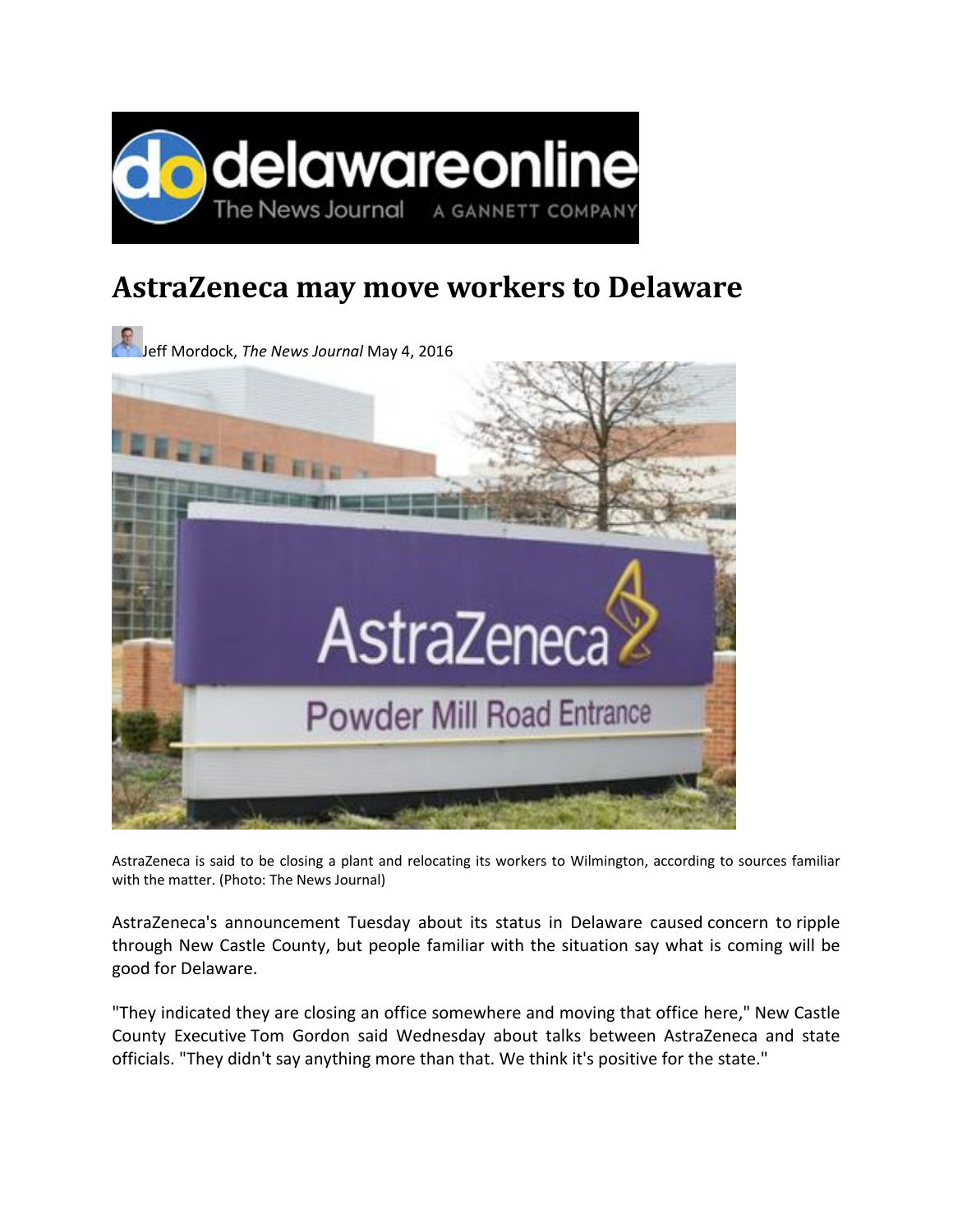Gordon said AstraZeneca did not reveal which office would be closed. Sources have identified a unit in Fort Washington, Pennsylvania, as the possible target, with some of the workers there being moved to Delaware.

The Fairfax‐based pharmaceutical giant said Tuesday it is considering renovating its current headquarters, but might also move to a new location within the state. AstraZeneca said a final decision would be reached later this year based on "a review of all options available and conversations with third parties."

Abigail Bozarth, a spokeswoman for AstraZeneca, said Wednesday the company had no comment beyond yesterday's announcement.

On Tuesday, Paul Hudson, president of AstraZeneca's U.S. operations, emphasized the company's commitment to Delaware.

"Creating an even more vibrant work environment that furthers our evolving culture of innovation and collaboration, while staying in the state we've proudly called home allows us to leverage our legacy and continue building new capabilities for the future," he said in a statement.

AstraZeneca's announcement set off a flurry of speculation about what its plans might mean for the company's future in Delaware. Some worried it meant job cuts, especially after Chief Executive Officer Pascal Soriot said Friday the company would lay off sales and manufacturing workers to slash \$1 billion from its budget by the end of 2017.

However, the company has yet to disclose if those reductions will impact Delaware. AstraZeneca employs 2,100 in the state between its Fairfax headquarters and a packaging facility in Newark.

Gordon and others said Wednesday that AstraZeneca actually would be adding workers as a result of consolidation.

"They are committed to Delaware and moving a number of employees here," Gordon said.

The exact number of employees who will be relocated here is not yet known.

AstraZeneca leases the Fort Washington plant, which houses a unit focused on discovering emerging treatments for diabetes. The unit was created in 2007 as a joint venture between AstraZeneca and Bristol‐Myers Squibb. AstraZeneca bought out Bristol‐Myers Squibb's interest in 2013 for an initial payment of \$2.7 billion and up to \$1.4 billion in regulatory payments.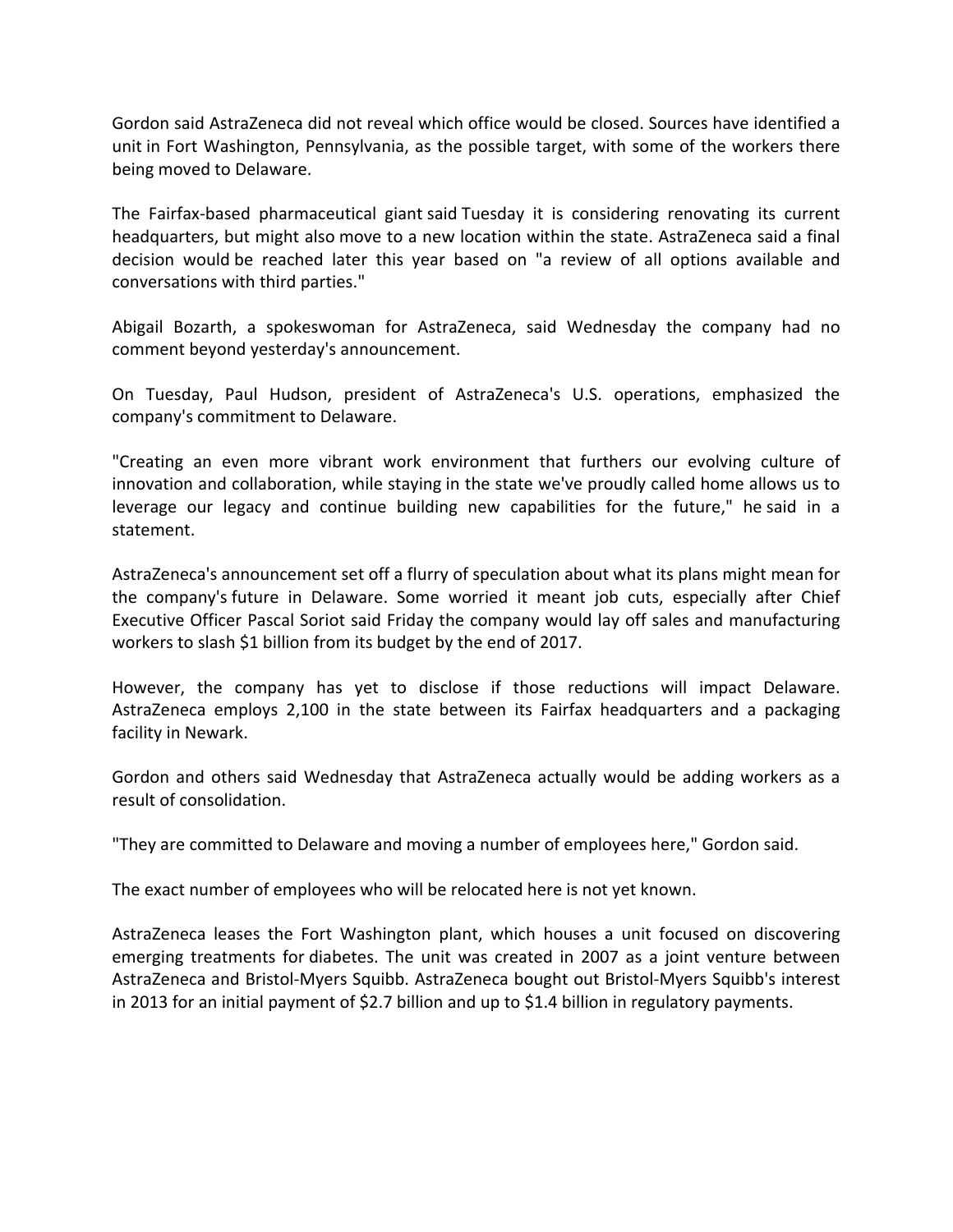John Boyd, of The Boyd Group in Princeton, New Jersey, advises corporations on relocation. He said it makes sense that Fort Washington would be a target because AstraZeneca leases that property, while the company owns its facilities in Delaware.

"They may be able to get out of the lease early or might have someone who wants to sublease it," he said. "They have more control over that space than a space it owns."

Some Fort Washington employees travel back-and-forth to the Fairfax headquarters, according to sources familiar with the company. They said it would make sense for those employees to be permanently relocated to save on travel costs.

Pete Davisson is a founding partner of Jackson Cross Partners, a Wilmington‐based real estate brokerage firm. Davisson has worked with corporations to scout new locations, but has no direct knowledge of AstraZeneca's plans. He said AstraZeneca likely would have internal discussions about the location that might be closed before contacting a broker, at which point the move could become public information.

Davisson said the drug maker's real estate and finance teams first will have to determine how many jobs, if any, would be cut at the Fort Washington facility, and what that would do to its occupancy level. Next, Davisson said, AstraZeneca would likely ask whether paying rent on the facility would be worthwhile after a reduced headcount and how many employees they could lose if they transfer positions to Delaware.

"It's a numbers game," he said.

If AstraZeneca is relocating workers to the state, it is unclear why it would need to move from its massive, multi‐acre campus along Route 202. The campus has room for expansion, but AstraZeneca has demolished several buildings there in an effort to reduce its footprint after rounds of layoffs. It demolished 450,000 square feet of research space — accounting for 35 percent of the property's total square footage — after it phased out its entire Delaware‐based research department in recent years, cutting 550 jobs at its headquarters and 600 more throughout the United States.

Gordon said the company would need to change some of its floor plans to accommodate new workers moving to Delaware as part of a consolidation.

"From the county's perspective, we will give them everything they need," he said. "We are just glad they are here and we can figure out the rest."

Gordon, however, said AstraZeneca has not asked the state or the county for any funds to remodel or move to a new headquarters.

"Neither I nor the governor were asked for a penny," he said. "It would have already been on the table."